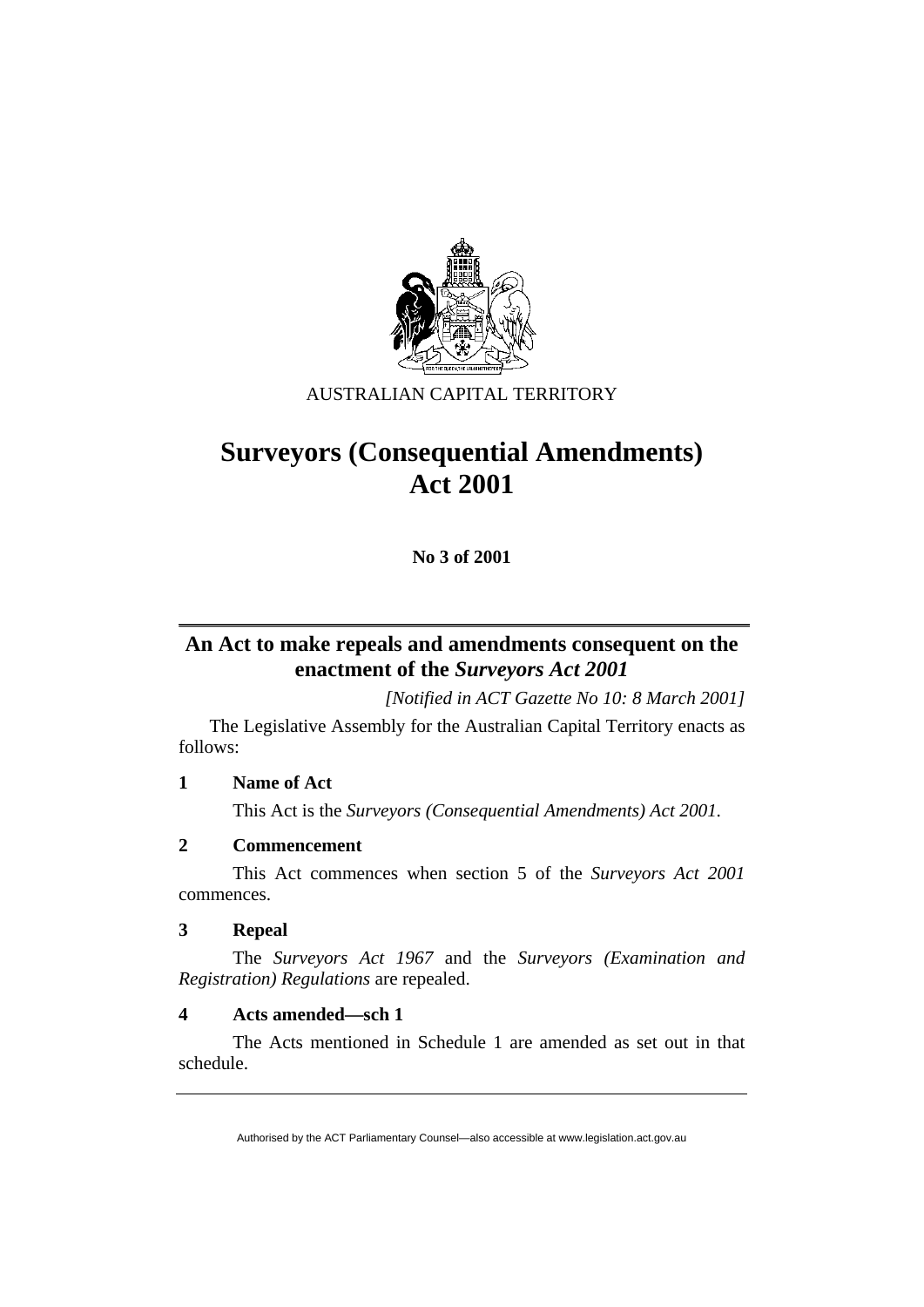*Surveyors (Consequential Amendments) No 3, 2001* 

# **SCHEDULE 1** (See s 4)

# ACTS AMENDED

#### *Building Act 1972*

#### **Paragraph 38A (2) (A)—**

 Omit "surveyor registered under the *Surveyors Act 1967*", substitute "registered surveyor".

### *Districts Act 1966*

## **Subsection 7 (3)—**

Omit "chief surveyor", substitute "commissioner for surveys".

#### **Subsection 7 (8)—**

Omit the subsection.

# *Electoral Act 1992*

#### **Paragraph 39 (3) (c)—**

Omit "Chief Surveyor", substitute "commissioner for surveys".

#### *Interpretation Act 1967*

#### **Dictionary—**

Insert the following definitions:

"*commissioner for surveys* means the Commissioner for Surveys under the *Surveyors Act 2001*.

*registered surveyor* means a surveyor under the *Surveyors Act 2001*.".

#### *Land Titles Act 1925*

# **Subsection 64 (1)—**

Omit "under the *Surveyors Act 1967*".

#### **Subsection 64 (6)—**

Omit "Chief Surveyor", substitute "commissioner for surveys".

#### **Subsection 64 (9)—**

Omit the subsection.

Authorised by the ACT Parliamentary Counsel—also accessible at www.legislation.act.gov.au